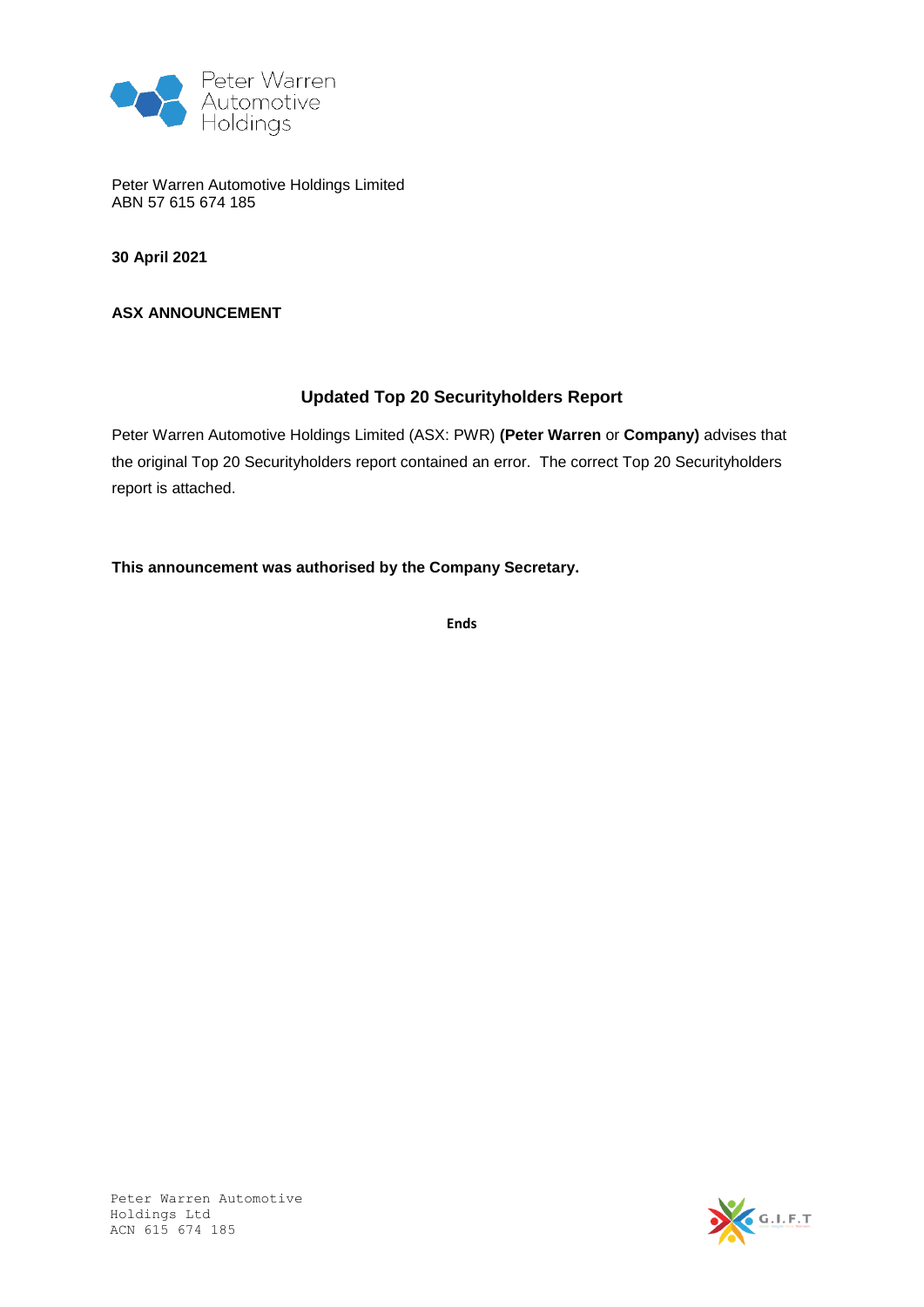

#### **About Peter Warren**

Peter Warren is an Automotive Dealership group with a rich heritage that has been operating in Australia for over 60 years. As at the Prospectus Date, the Company operates 70 franchise operations and represents 27 OEMs across the Volume, Prestige and Luxury segments. Peter Warren operates under 6 banners consisting of Peter Warren Automotive, Frizelle Sunshine Automotive, Sydney North Shore Automotive, Mercedes‑Benz North Shore, Macarthur Automotive, and Euro Collision Centre.

Further information can be found on the Company's website [www.pwah.com.au/](http://www.pwah.com.au/) or by contacting:

### **Media Enquiries** Jack Gordon Citadel-MAGNUS [jgordon@citadelmagnus.com](mailto:jgordon@citadelmagnus.com) +61 2 8234 0116 / 0478 060 362

**Investor Enquiries** Maddie Seacombe Citadel-MAGNUS [mseacombe@citadelmagnus.com](mailto:mseacombe@citadelmagnus.com) +61 2 8234 0114 / 0402 999 291

#### **NOT FOR DISTRIBUTION OR RELEASE IN THE UNITED STATES**

**This notice does not constitute an offer of securities in the United States or to any person to whom it would not be lawful outside Australia. The securities referred to herein have not been, and will not be, registered under the U.S. Securities Act of 1933, as amended, or under the securities laws of any state or other jurisdiction of the United States, and may not be offered or sold in the United States absent registration or an applicable exemption from registration requirements. This notice must not be distributed or released in the United States, or in any jurisdiction outside of Australia where distribution may be restricted by law.**

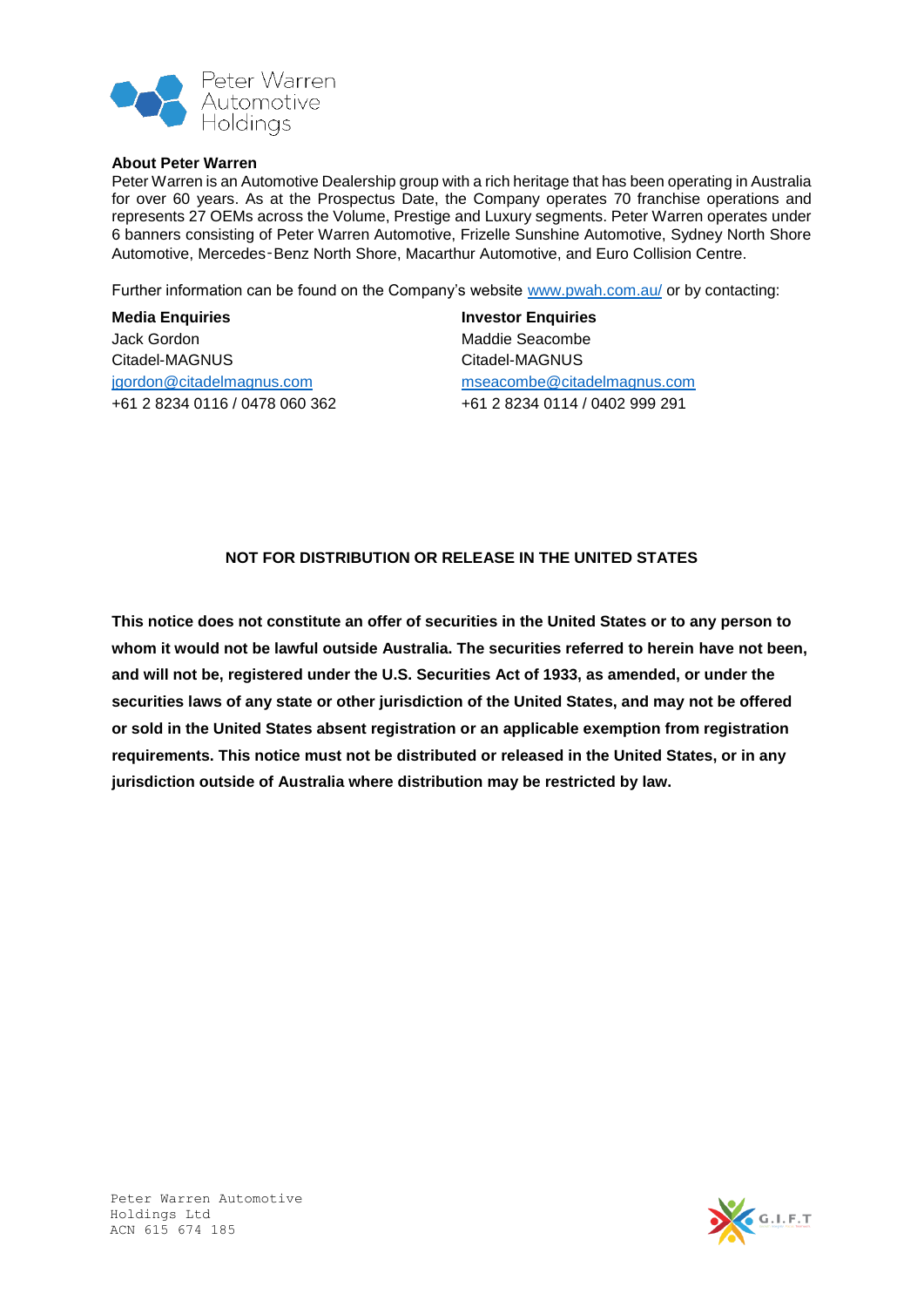

# **PETER WARREN AUTOMOTIVE HOLDINGS LIMITED**

#### **FIRST 20 INVESTORS REPORT FRIDAY 30 APRIL 2021**

| Rank        | <b>Investor</b>                                                                            | <b>Current</b><br><b>Balance</b> | % Issued<br><b>Capital</b> |
|-------------|--------------------------------------------------------------------------------------------|----------------------------------|----------------------------|
|             | Sec. Group: FPO - ORD & ESC                                                                |                                  |                            |
| 1           | WF PROPERTY HOLDINGS PTY LTD                                                               | 33,103,448                       | 19.88%                     |
| $\mathbf 2$ | THE WARREN FAMILY PTY LTD                                                                  | 25,323,308                       | 15.20%                     |
| 3           | J P MORGAN NOMINEES AUSTRALIA<br>PTY LIMITED                                               | 24, 161, 342                     | 14.51%                     |
| 4           | UBS NOMINEES PTY LTD                                                                       | 13,662,301                       | 8.20%                      |
| 5           | <b>QUADRANT PRIVATE EQUITY NO. 5A</b><br>PTY LIMITED                                       | 7,826,593                        | 4.70%                      |
| 6           | <b>HSBC CUSTODY NOMINEES</b><br>(AUSTRALIA) LIMITED                                        | 7,427,200                        | 4.46%                      |
| 7           | WILDASH (QLD) PTY LTD                                                                      | 6,609,042                        | 3.97%                      |
| 8           | NATIONAL NOMINEES LIMITED                                                                  | 5,711,942                        | 3.43%                      |
| 9           | CITICORP NOMINEES PTY LIMITED                                                              | 4,906,532                        | 2.95%                      |
| 10          | <b>QUADRANT PRIVATE EQUITY NO. 5B</b><br>PTY LIMITED                                       | 4,817,596                        | 2.89%                      |
| 11          | <b>HSBC CUSTODY NOMINEES</b><br>(AUSTRALIA) LIMITED - A/C 2                                | 4,700,858                        | 2.82%                      |
| 12          | MORGAN STANLEY AUSTRALIA<br>SECURITIES (NOMINEE) PTY<br>LIMITED <no 1="" account=""></no>  | 3,189,656                        | 1.92%                      |
| 13          | QUADRANT PRIVATE EQUITY NO. 5C<br>PTY LIMITED                                              | 3,041,008                        | 1.83%                      |
| 14          | CS THIRD NOMINEES PTY LIMITED<br><hsbc 13="" a="" au="" c="" cust="" ltd="" nom=""></hsbc> | 2,581,007                        | 1.55%                      |
| 15          | BNP PARIBAS NOMINEES PTY LTD<br><agency a="" c="" drp="" lending=""></agency>              | 2,552,756                        | 1.53%                      |